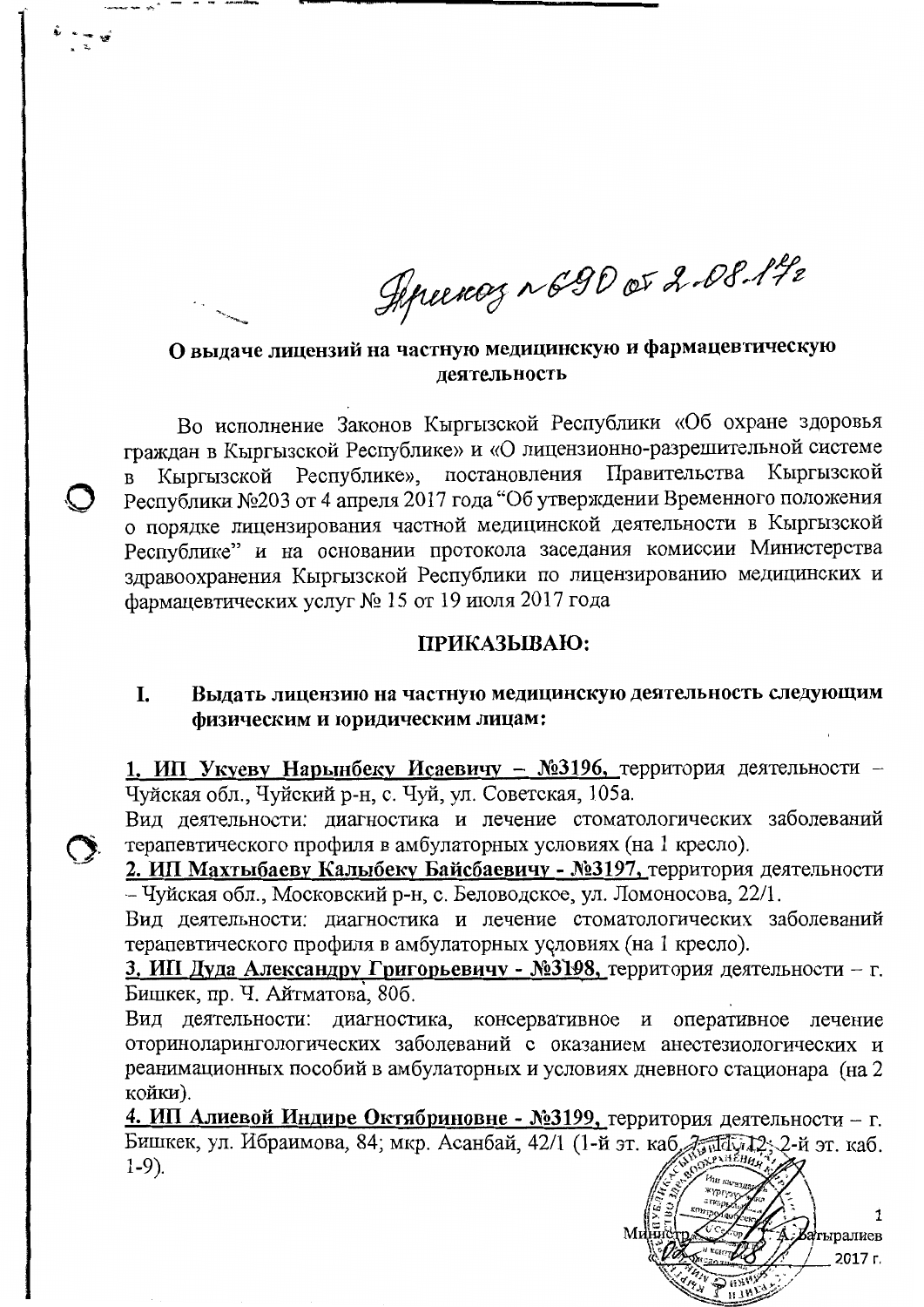Вид деятельности: по адресу: г. Бишкек, ул. Ибраимова, 84: диагностика и лечение неврологических. офтальмологических. педиатрических, оториноларингологических, гинекологических и стоматологических заболеваний терапевтического профиля (на 1 кресло), проведение УЗ-диагностики в амбулаторных условиях;

по адресу: г. Бишкек, мкр. Асанбай, 42/1 (1-й эт. каб. 7, 11, 12; 2-й эт. каб. 1-9), диагностика и консервативное лечение педиатрических, неврологических, гинекологических. офтальмологических. оториноларингологических, кардиологических, хирургических стоматологических заболеваний  $\mathbf{H}$ терапевтического профиля (на 1 кресло) в амбулаторных условиях.

5. ИП Джекишевой Самаркуль Сабырбековне - №3200, территория деятельности - г. Бишкек, 5 мкр., д. 10, кв. 9б.

Вид деятельности: проведение УЗ-диагностики в амбулаторных условиях.

 $\bigcirc$ 

6. ОсОО "КАРИСМА" - №3201, территория деятельности – г. Бишкек, бул. Молодой Гвардии, 2/1 (2-й эт., каб. 5, 6, 29, 32, 33).

Вид деятельности: диагностика и лечение стоматологических заболеваний терапевтического, ортопедического, хирургического профилей в амбулаторных условиях (на 5 кресел).

7. ОсОО "Элдик Фемили медисин клиник" - №3202, территория деятельности - г. Бишкек, бул. Молодой Гвардии, 2/1 (1-й эт., каб. 19, 22, 28; 2-й эт., каб. 19, 22,  $23, 24$ ).

Вид деятельности: диагностика и лечение гинекологических заболеваний и оказание услуг семейного врача в амбулаторных условиях.

8. ОсОО "Авиценна Медикал" - №3203, территория деятельности – г. Бишкек, ул. Горького, д. 1/17 (ул. Исакеева, д. 1/3).

Вид деятельности: диагностика и лечение терапевтических заболеваний, диагностика, консервативное и оперативное лечение общехирургических, гинекологических, оториноларингологических, нейрохирургических И заболеваний анестезиологических травматологических  $\mathbf c$ оказанием  $\mathbf{M}$ реанимационных пособий, проведение УЗ- и лабораторной диагностики (общеклинических лабораторных исследований) в амбулаторных и стационарных условиях (на 30 коек и ПИТ на 6 коек).

9. ОсОО "ЮниКлиник" - №3204, территория деятельности - г. Бишкек, ул. Ибраимова, д. 29а-274.

Вид деятельности: диагностика и лечение кардиологических, ревматологических, пульмонологических, эндокринологических, гинекологических, неврологических травматологических, оториноларингологических, урологических заболеваний, проведение функциональной (ЭКГ, ЭХО-КГ, Холтер, ВЭМ, ЭЭГ), УЗ- и лабораторной диагностики (общеклинических и биохимических исследований) в амбулаторных и условиях дневного стационара (на 5 коек).

10. ОсОО "Аль Шифа" - №3205, территория деятельности - ребишкек, ж/м "Кок-Жар", ул. Молдокулова, 20/3; Ыссык-Кульская обл. г. Чолдой Ата, «Доветская, 1 (Ыссык-Кульская ТБ, протокол аренды №3 от 18.04.20  $\sqrt{g}$ 

, Батыралиев 2017 г.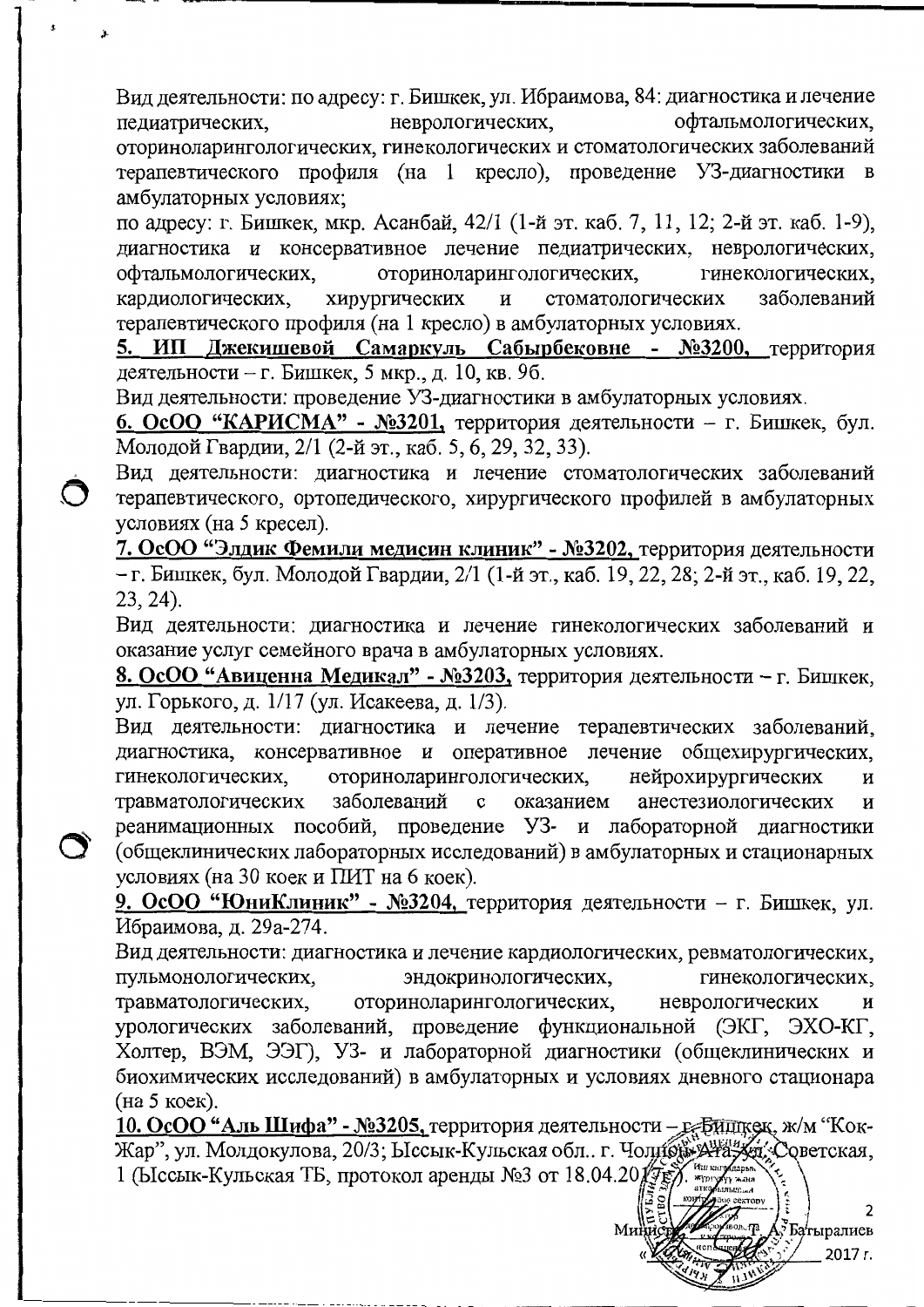Вид деятельности: оказание скорой неотложной медицинской помощи в амбулаторных условиях

11. ОсОО "Лечебно-диагностический центр "НЕЙРОН" - №3206, территория деятельности - г. Ош, ул. М. Алымбекова, д. 8-10-12.

Вид деятельности: диагностика и лечение неврологических, кардиологических и эндокринологических заболеваний, оказание услуг семейного врача, проведение функциональной диагностики (ЭКГ, ЭЭГ) и физиотерапевтических процедур в амбулаторных и стационарных условиях (на 77 коек).

12. ОсОО "Лечебно Диагностический Центр "Бэман" - №3207, территория деятельности - г. Ош, ул. Верхне-Увамская, 1/2.

Вид деятельности: диагностика и лечение нефрологических (проведение гемодиализа на 12 аппаратов), терапевтических, гастроэнтерологических, консервативное лечение пульмонологических  $\mathbf H$ кардиологических, заболеваний. УЗ-лиагностики хирургических проведение  $\overline{M}$ физиотерапевтических процедур в амбулаторных и стационарных условиях (на 76  $koe$  $k$ ).

13. ОсОО "Медицинский лечебно-диагностичекий центр "ЭОС ПЛЮС" -№3208, территория деятельности - Чуйская обл., Аламудунский р-н, с. Лебединовка, пр. Ленина, 100.

 $\tilde{\bm{\cap}}$ 

Вид деятельности: диагностика, консервативное и оперативное лечение (в том эндовидеохирургическое) хирургических, травматологических, числе урологических, проктологических, оториноларингологических, терапевтических, педиатрических, кардиологических, акушерских и гинекологических заболеваний (наблюдение беременными женщинами  $3a$ до родов), оказанием  $\mathbf c$ анестезиологических и реанимационных пособий, проведение функциональной (ЭКГ, гастроскопия) и УЗ-диагностики в амбулаторных и стационарных условиях (на 16 коек).

14. ОсОО "Дента Лайф" - №3209, территория деятельности – Ошская обл., г. Узген, ул. Манаса, 32/26.

Вид деятельности: диагностика и лечение стоматологических заболеваний терапевтического профиля в амбулаторных условиях (на 2 кресла).

15. ОсОО "Доктор Жылдызбек" - №3210, территория деятельности – Ошская обл., г. Узген, ул. Манаса, 51.

Вид деятельности: диагностика и лечение стоматологических заболеваний терапевтического профиля (на 2 кресла), с оказанием услуг зубного врача в амбулаторных условиях.

16. ОсОО "Стоматологическая клиника Доктор Айболит" - №3211, территория деятельности – Ошская обл., г. Узген, ул. Кошиева, 2.

Вид деятельности: диагностика и лечение стоматологических заболеваний терапевтического и ортопедического профиля (на 2 кресла), с оказанием услуг зубного врача и зубного техника в амбулаторных условиях.

17. ОсОО "Доктор Нурланбек" - №3212, территория деятельностия- Ошская обл., г. Узген, ул. Манаса 326-28.